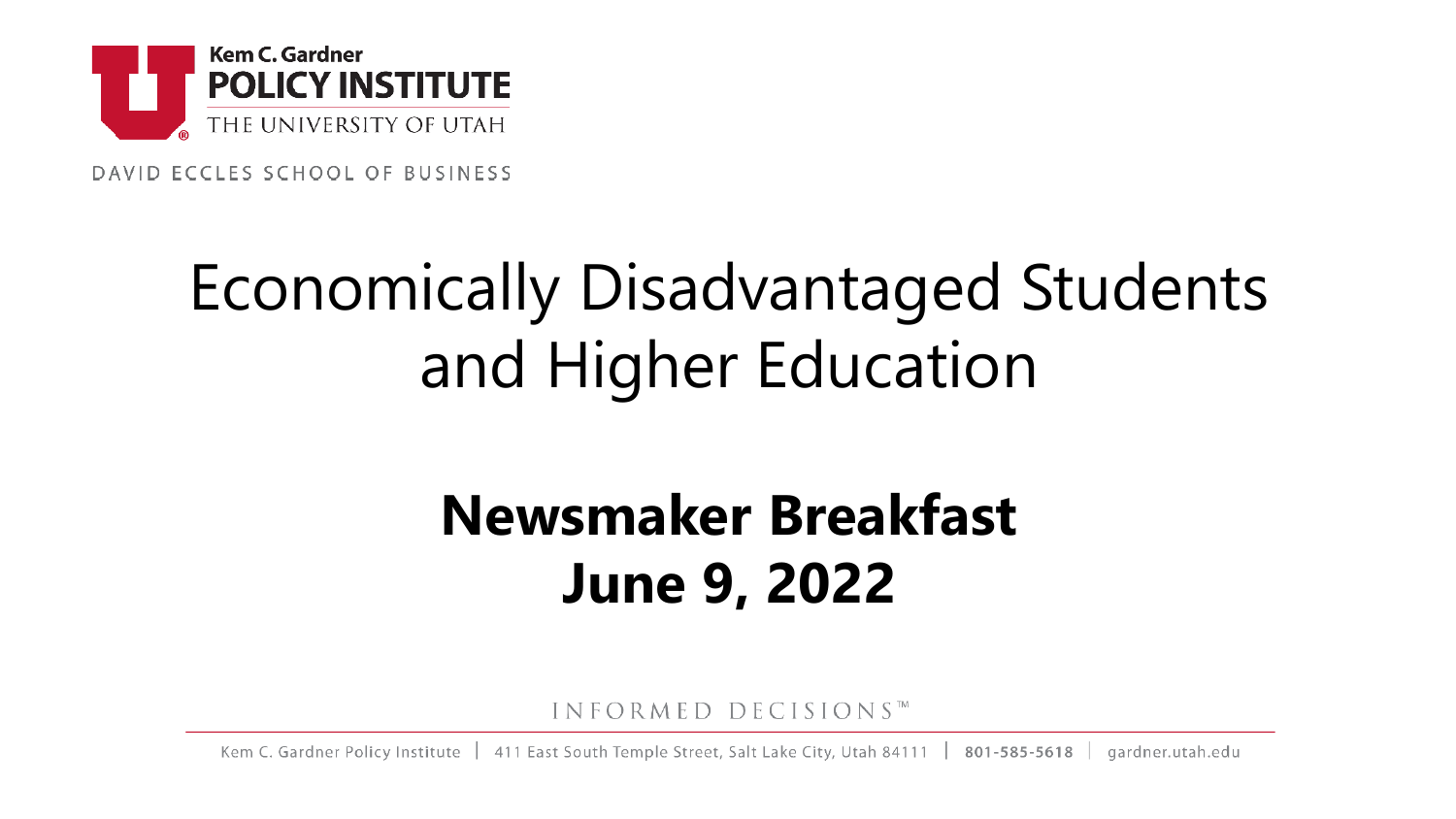# **Key Points**

- 1. Education creates greater economic opportunity.
- 2. Income level and educational attainment are closely tied.
- 3. Economically disadvantaged students enroll in and complete college at lower rates than their noneconomically disadvantaged peers.
- 4. Economically disadvantaged students face many barriers to college enrollment and completion.
- 5. Rising tuition costs could pose barrier for economically disadvantaged students but grant aid may help offset these costs.
- 6. The share of students who are economically disadvantaged differs across USHE institutions.
- 7. Many different interventions have been tried with varying impacts; measurement poses challenges.
- 8. Education improves Utah's long-term future for everyone.

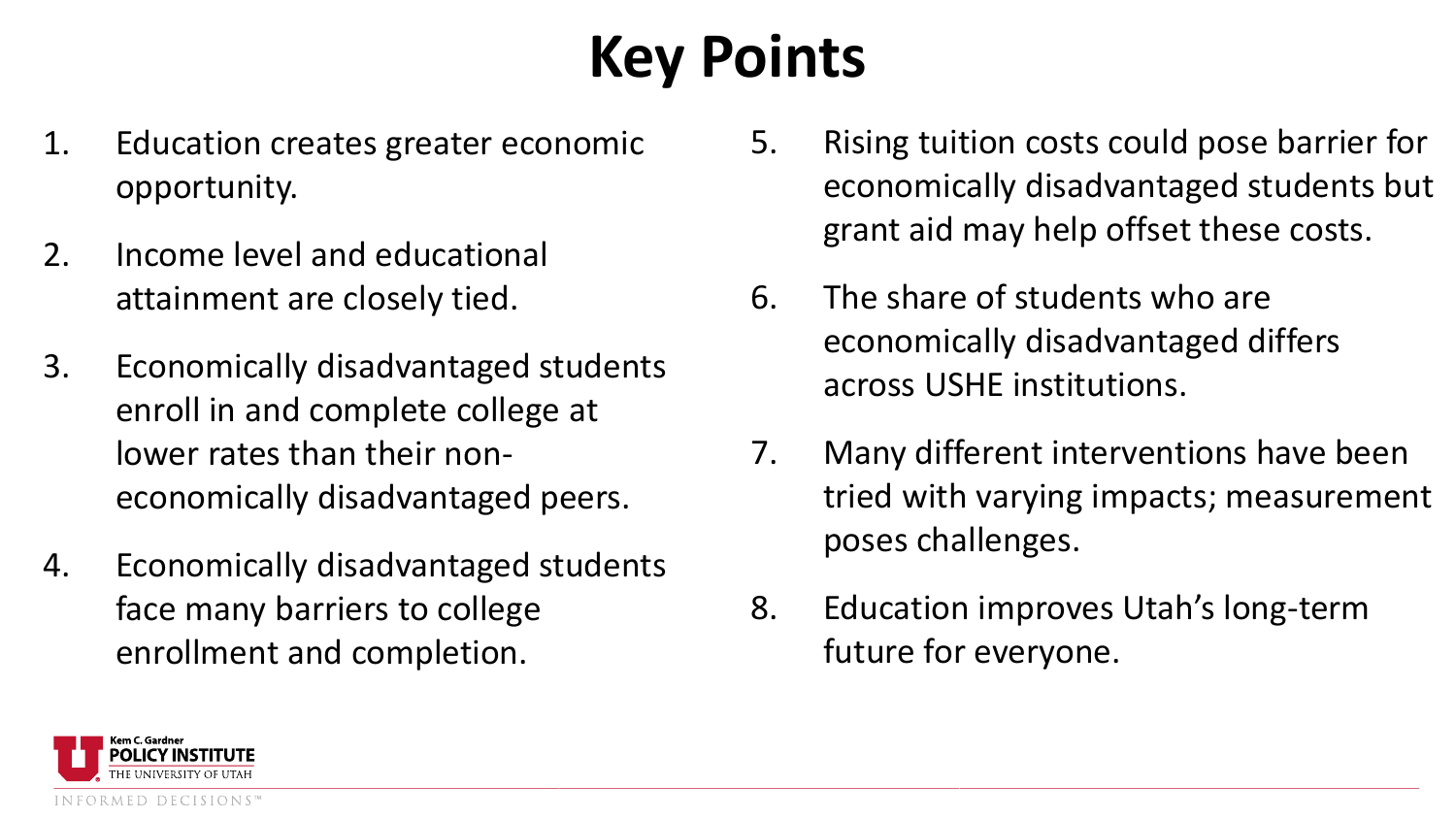# Education creates greater economic opportunity.



INFORMED DECISIONS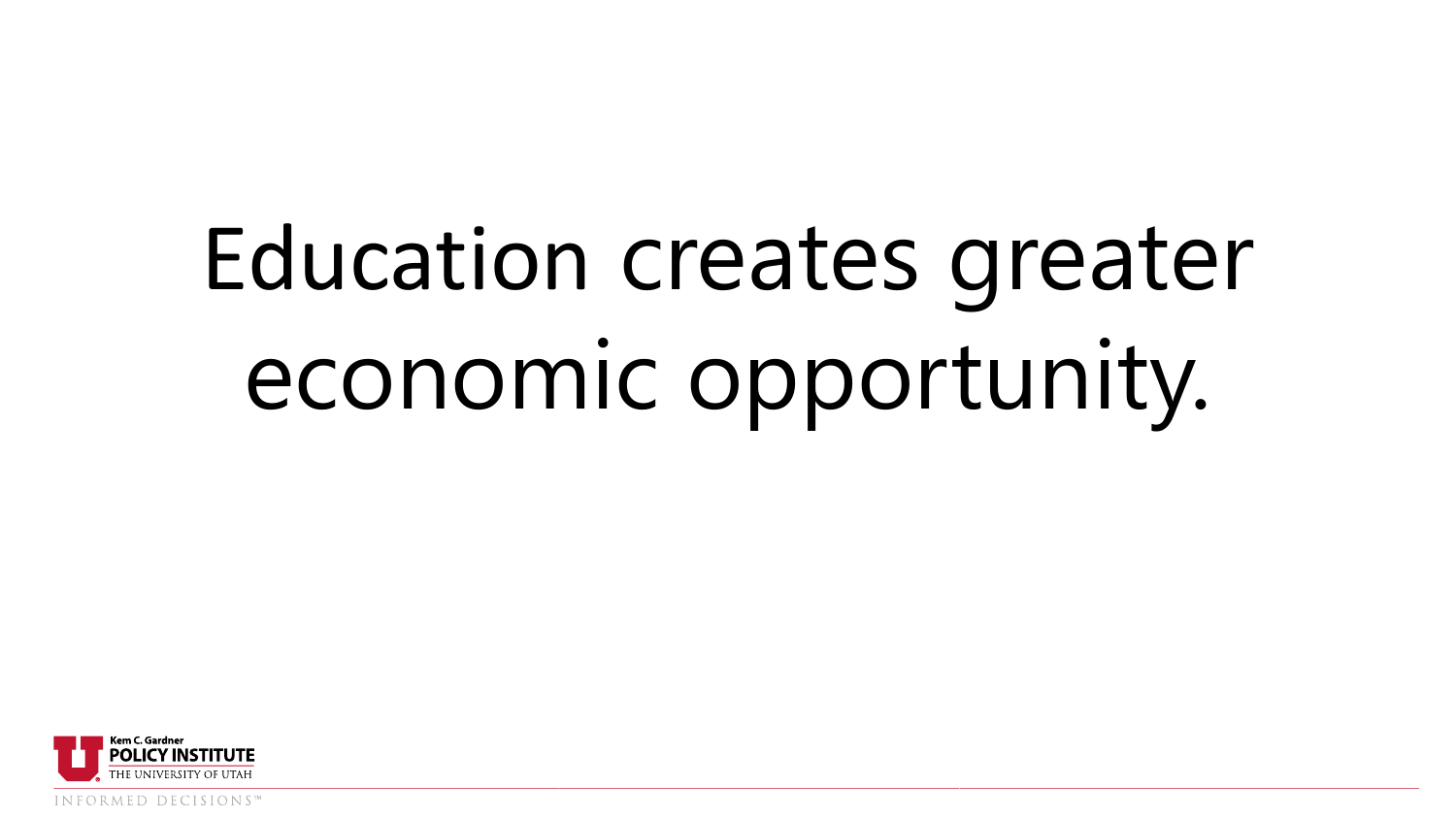## **Utah Unemployment Rate by Educational Attainment, 2019**



Note: Data are for individuals age 25 to 64. These are survey-based estimates subject to sample variation. Each estimate is shown with its 90% confidence interval. Source: U.S. Census Bureau American Community Survey, 1-Year Estimates

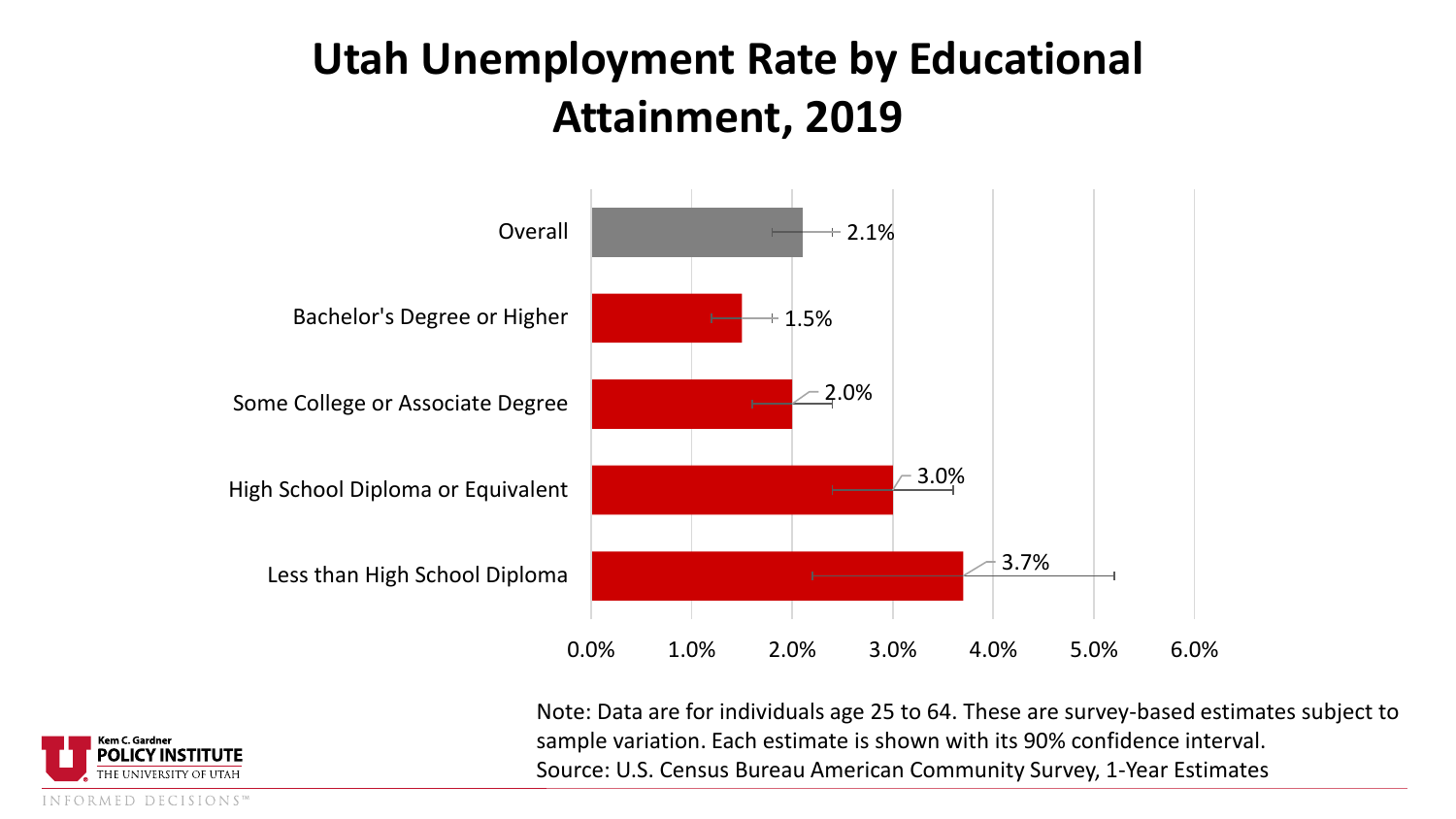### **Utah Poverty Rate by Educational Attainment, 2019**



Note: Data are for individuals age 25 and older. These are survey-based estimates subject to sample variation. Each estimate is shown with its 90% confidence interval. Source: U.S. Census Bureau American Community Survey, 1-Year Estimates



MED DECISIONS"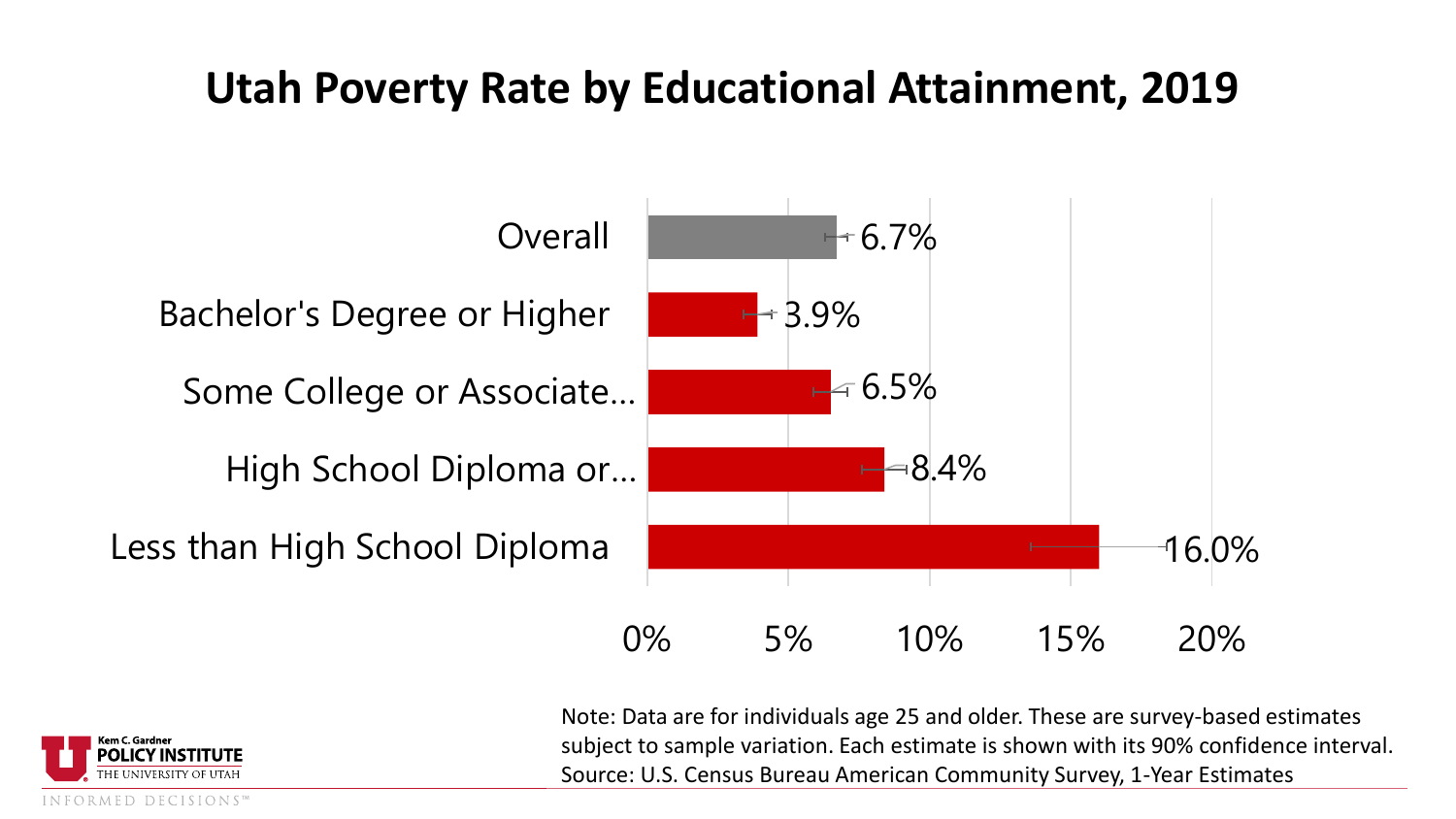## **Utah Median Annual Income by Educational Attainment, 2019**



#### \$0 \$10,000 \$20,000 \$30,000 \$40,000 \$50,000 \$60,000 \$70,000 \$80,000

INFORMED DECISIONS"

Note: Data are for individuals age 25 and older. These are survey-based estimates subject to sample variation. Each estimate is shown with its 90% confidence interval. Source: U.S. Census Bureau American Community Survey, 1-Year Estimates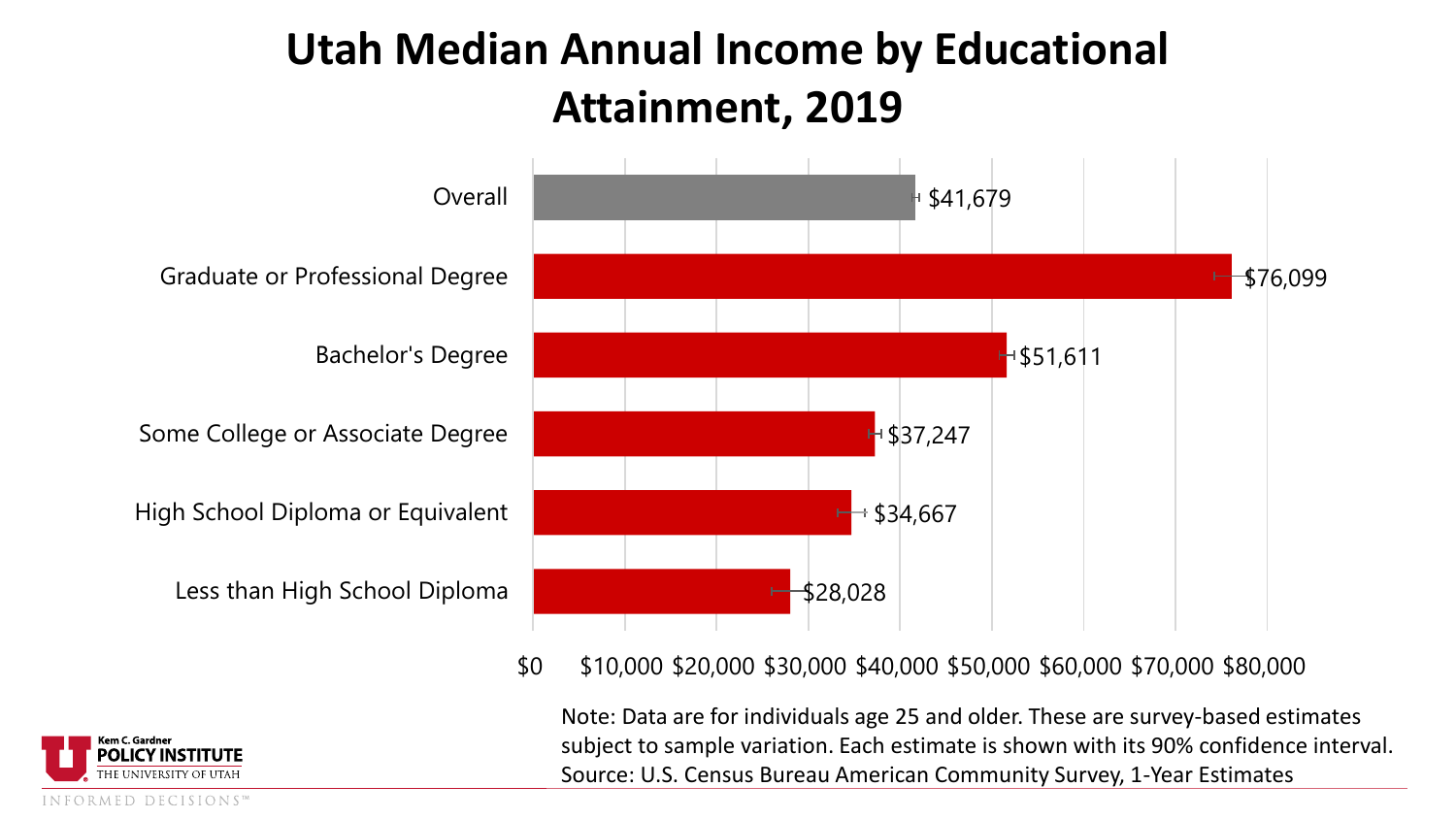### **U.S. Economic Mobility**

*Share of Children with Family Income Above their Parents' Family Income, by Child's Education Level*





Note: Economic mobility between the parental generation of the 1960s and 1970s and their adult children. Source: Brooking Institute

INFORMED DECISIONS"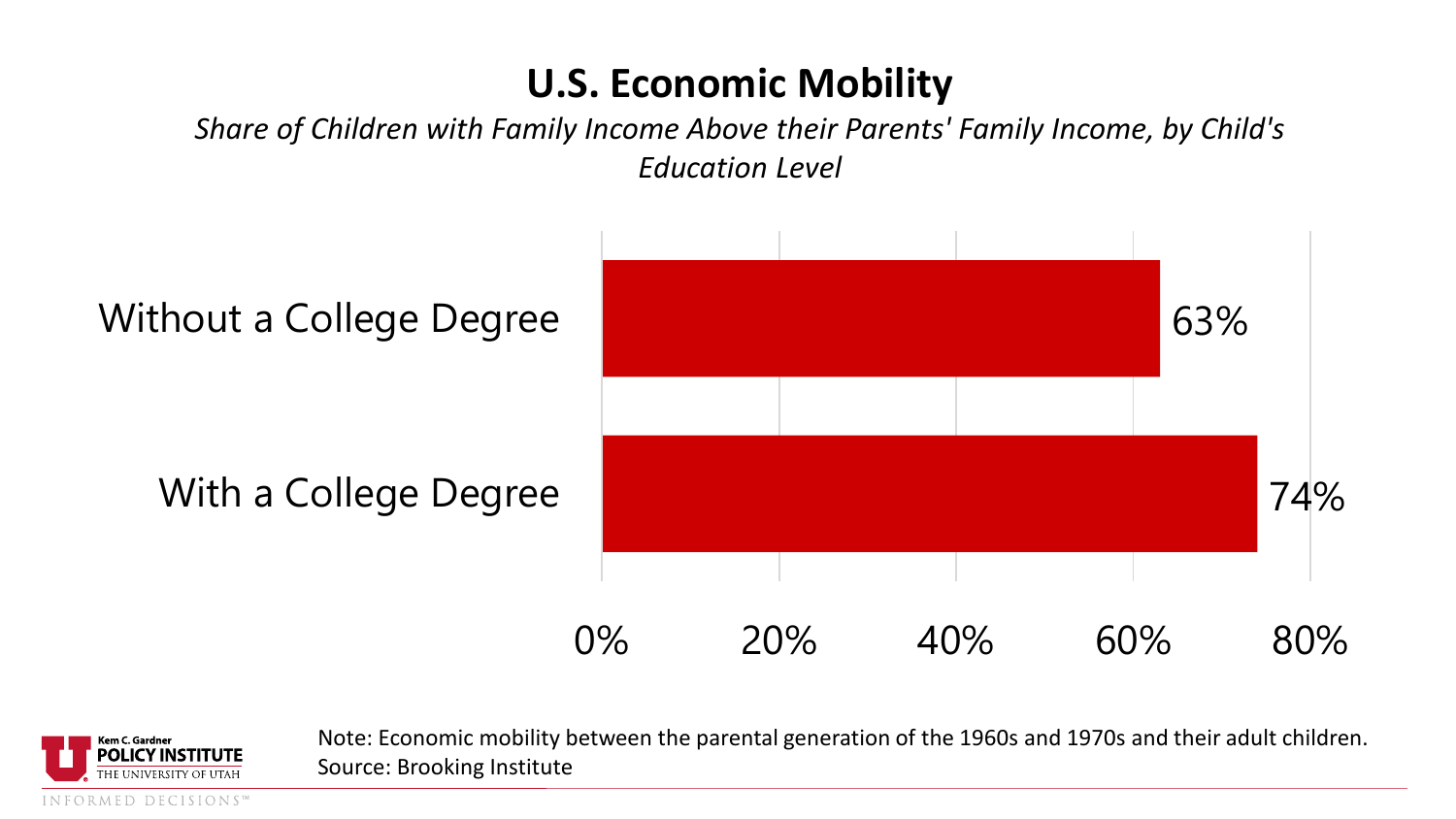# Income level and educational attainment are closely tied.

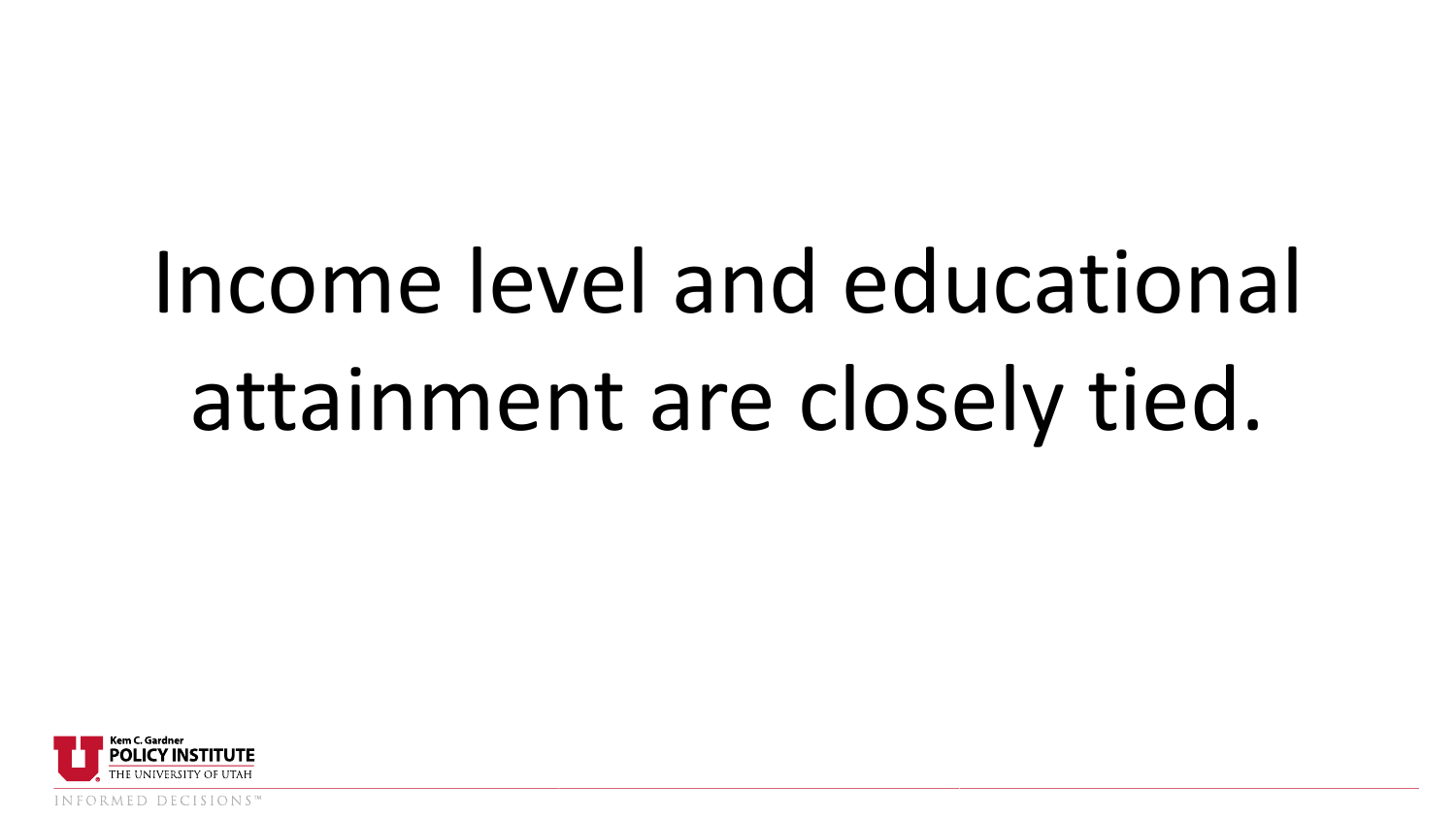## **Educational Attainment by Income Level in Utah, 2019**



Note: The Gardner Institute bases its income level estimates on household income, compared with state medians and federal poverty guidelines by household size. Source: Kem C. Gardner Policy Institute analysis of data from the U.S. Census Bureau, American Community Survey, Integrated Public Use Microdata Series

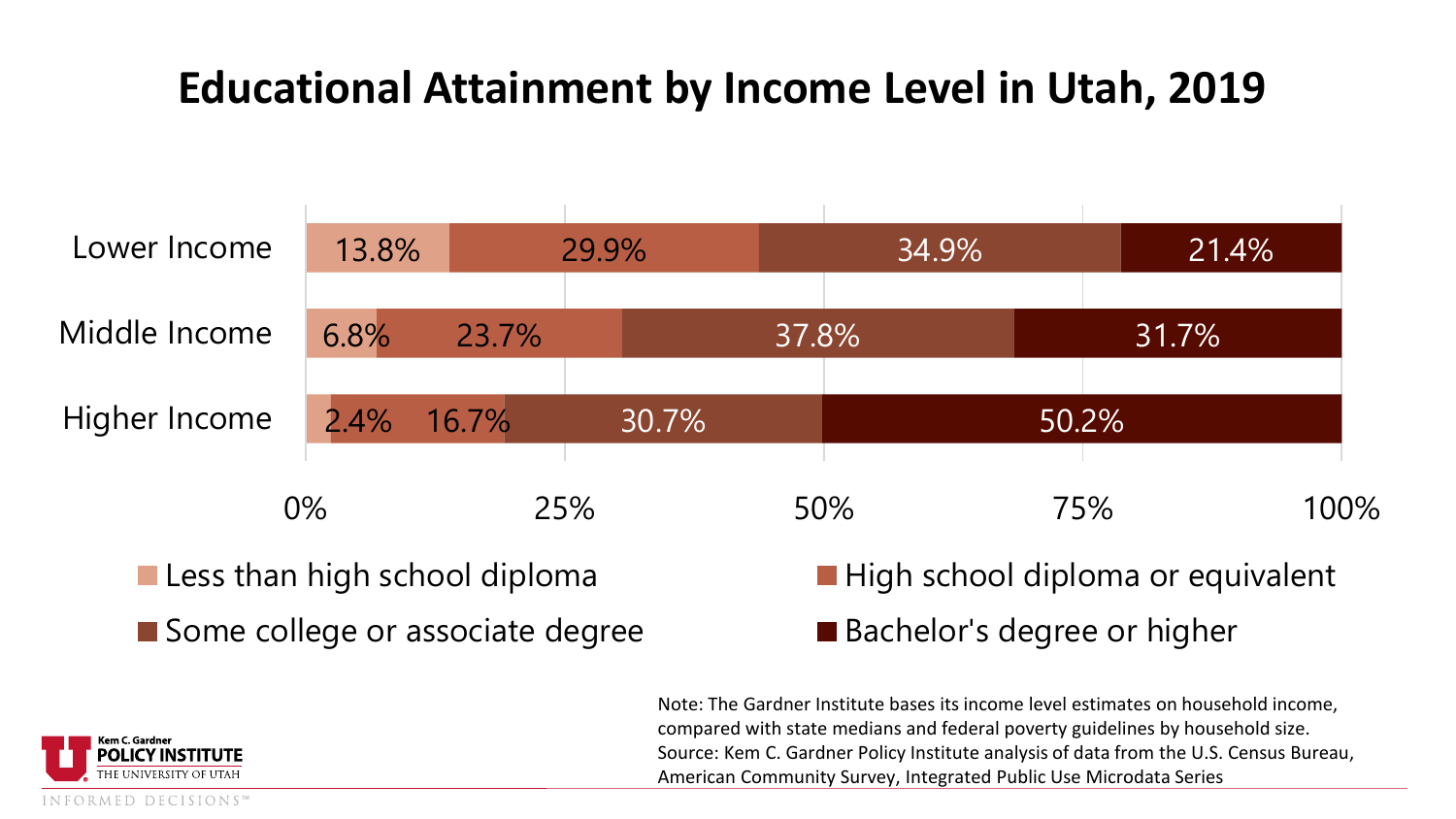Economically disadvantaged students enroll in and complete college at lower rates than their noneconomically disadvantaged peers.

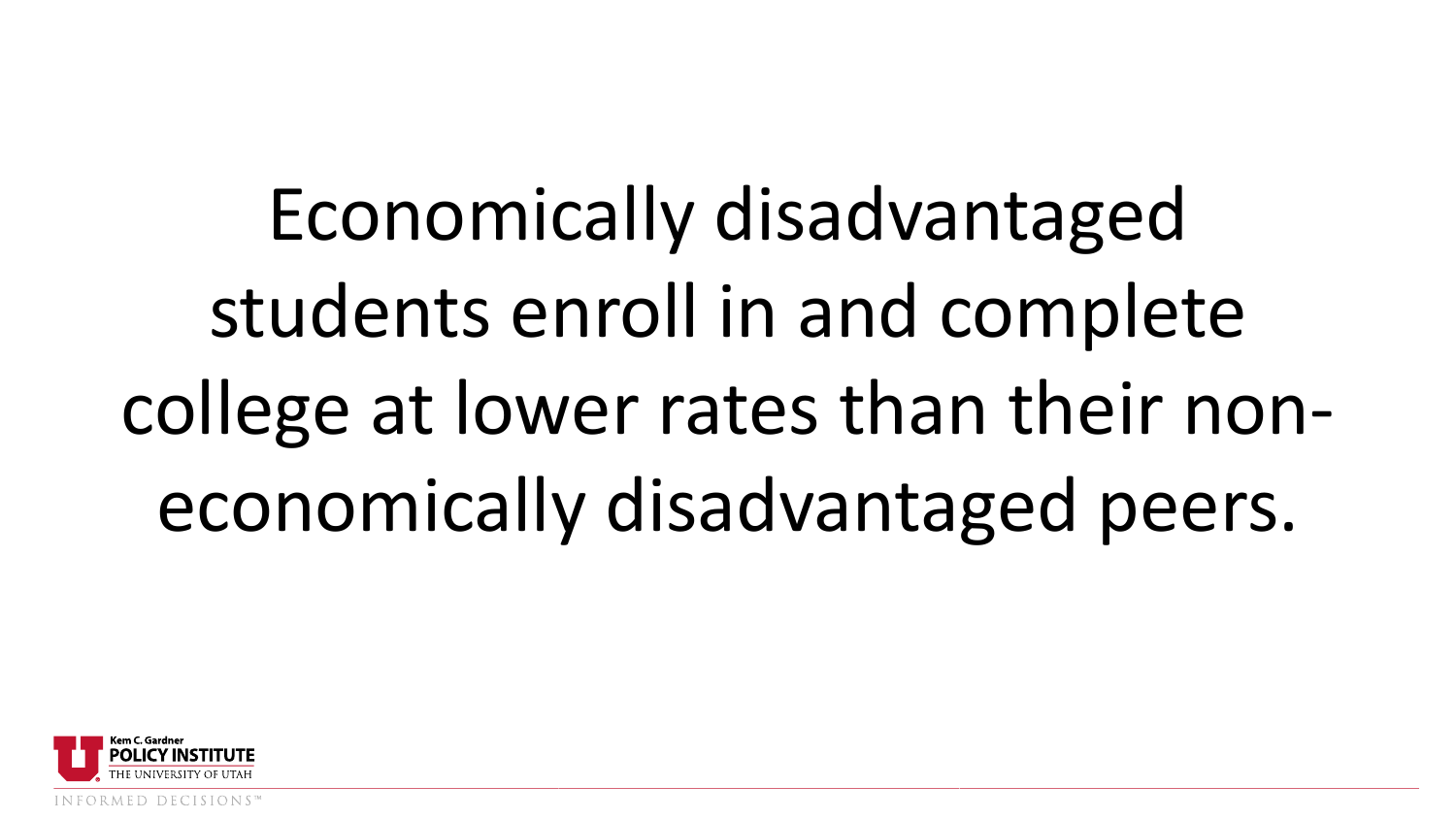# **Utah College Enrollment Within 5 Years of Graduating High School (Cohorts 2008 - 2013)**



Kem C. Gardneı **POLICY INSTITUTE** INFORMED DECISIONS" Note: Economic disadvantage measured by a student's eligibility for free or reduced-price lunch Source: USHE Report on College Participation and Completion of Utah High School Graduates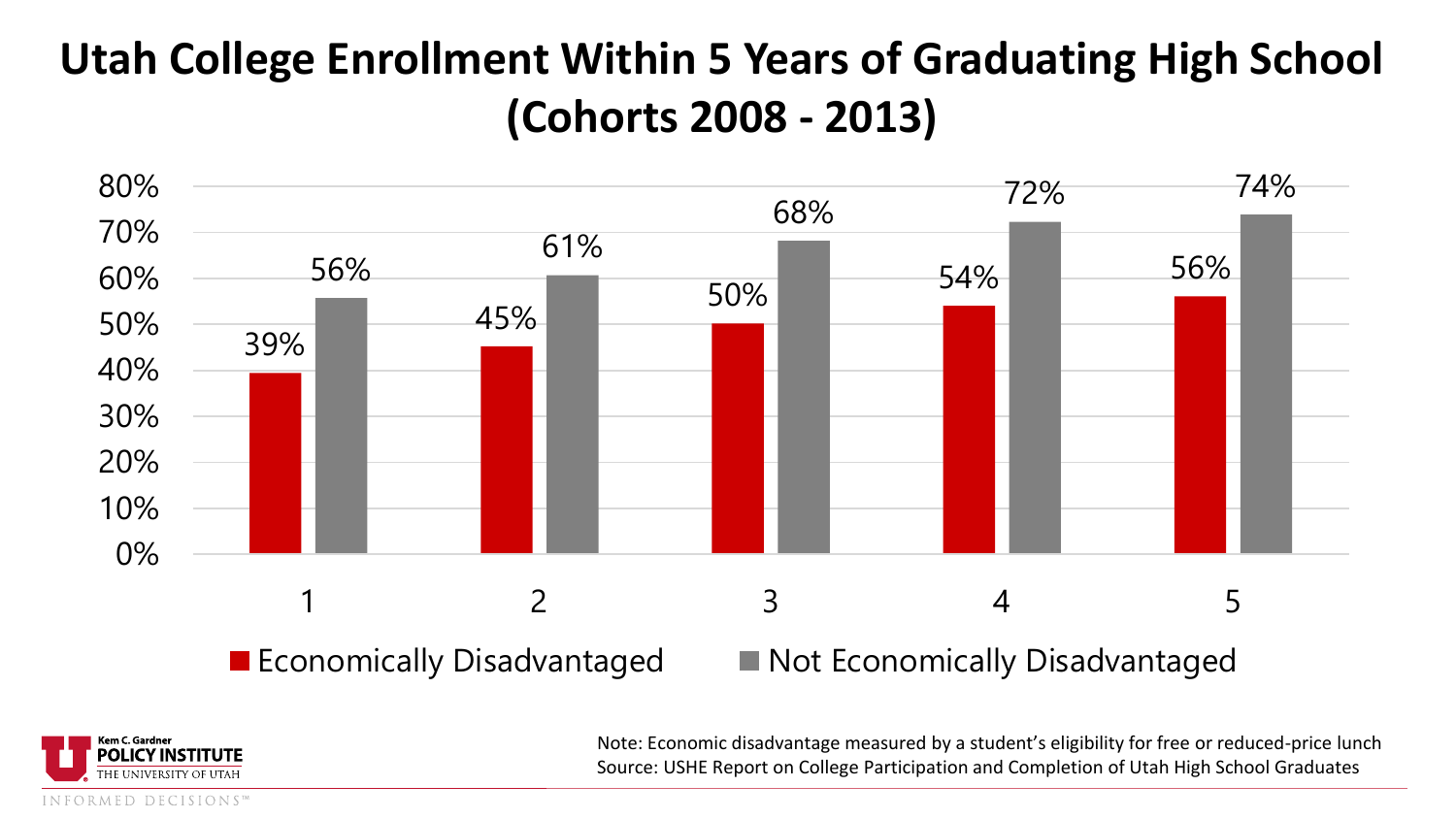## **Utah College Completion Within 8 Years of Graduating High School (Cohorts 2008 - 2010)**



Note: Economic disadvantage measured by a student's eligibility for free or reduced-price lunch Source: USHE Report on College Participation and Completion of Utah High School Graduates

INFORMED DECISIONS"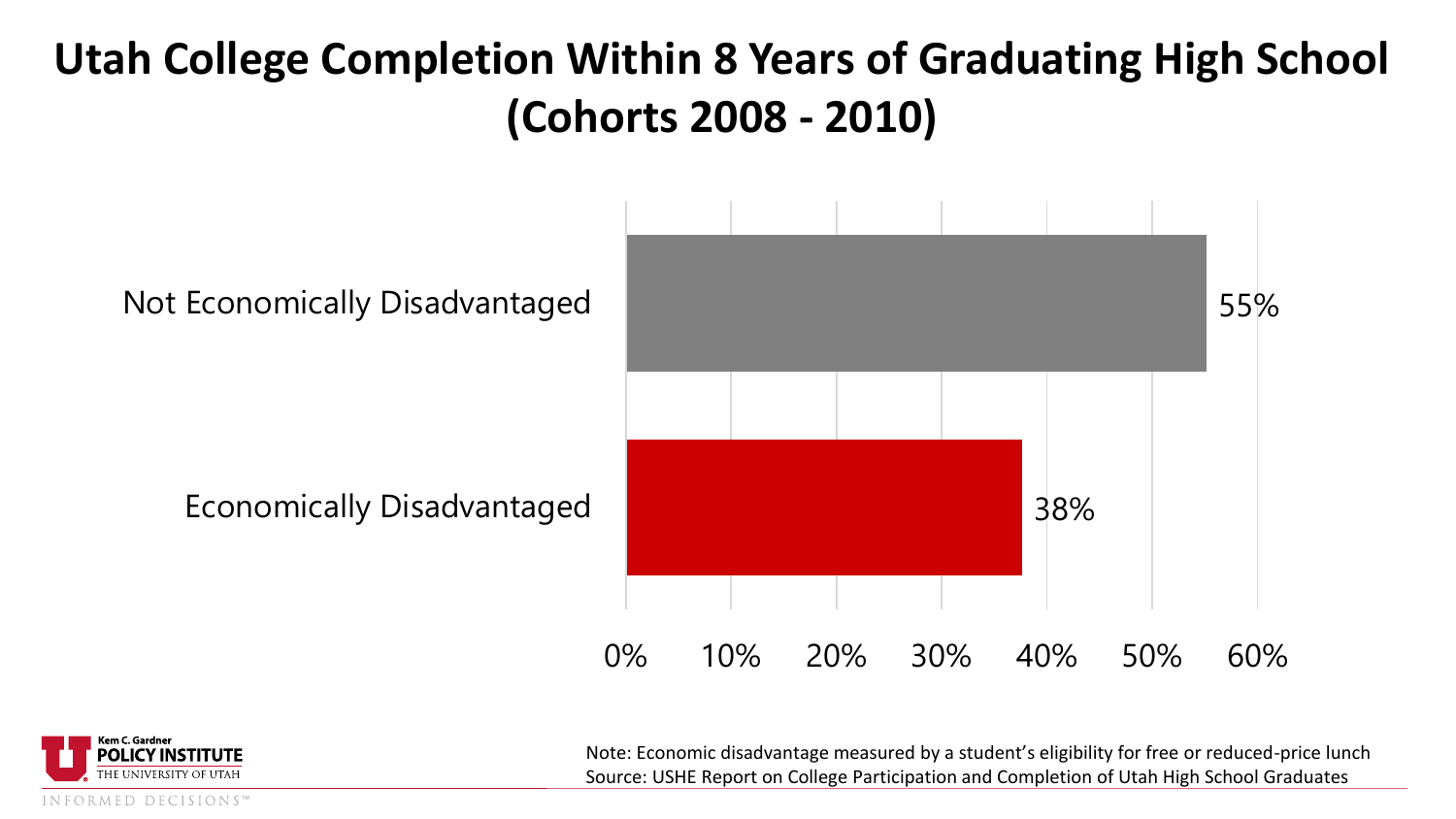Economically disadvantaged students face many barriers to college enrollment and completion.

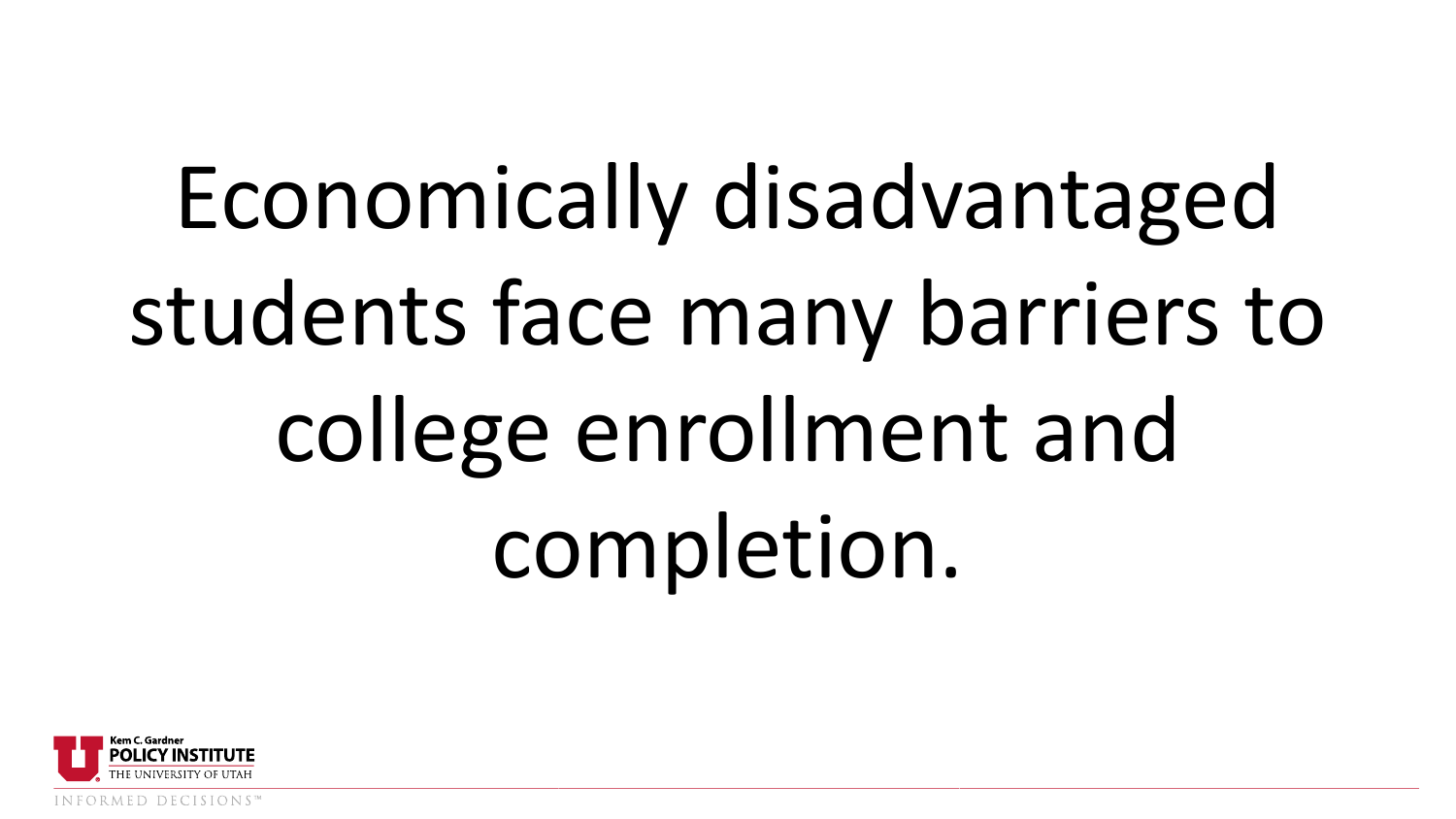### **Utah K-12 Student Achievement, 2018-2021**



Note: Economic disadvantage measured by a student's eligibility for free or reduced-price lunch. Mathematics, English Language Arts, and Science proficiency represent an average of 3rd-8th graders as measured by RISE test scores. ACT scores use 2018 data, GPA uses 2019 data, the remaining metrics use 2021 data. Source: Kem C. Gardner Policy Institute analysis of Utah State Board of Education data

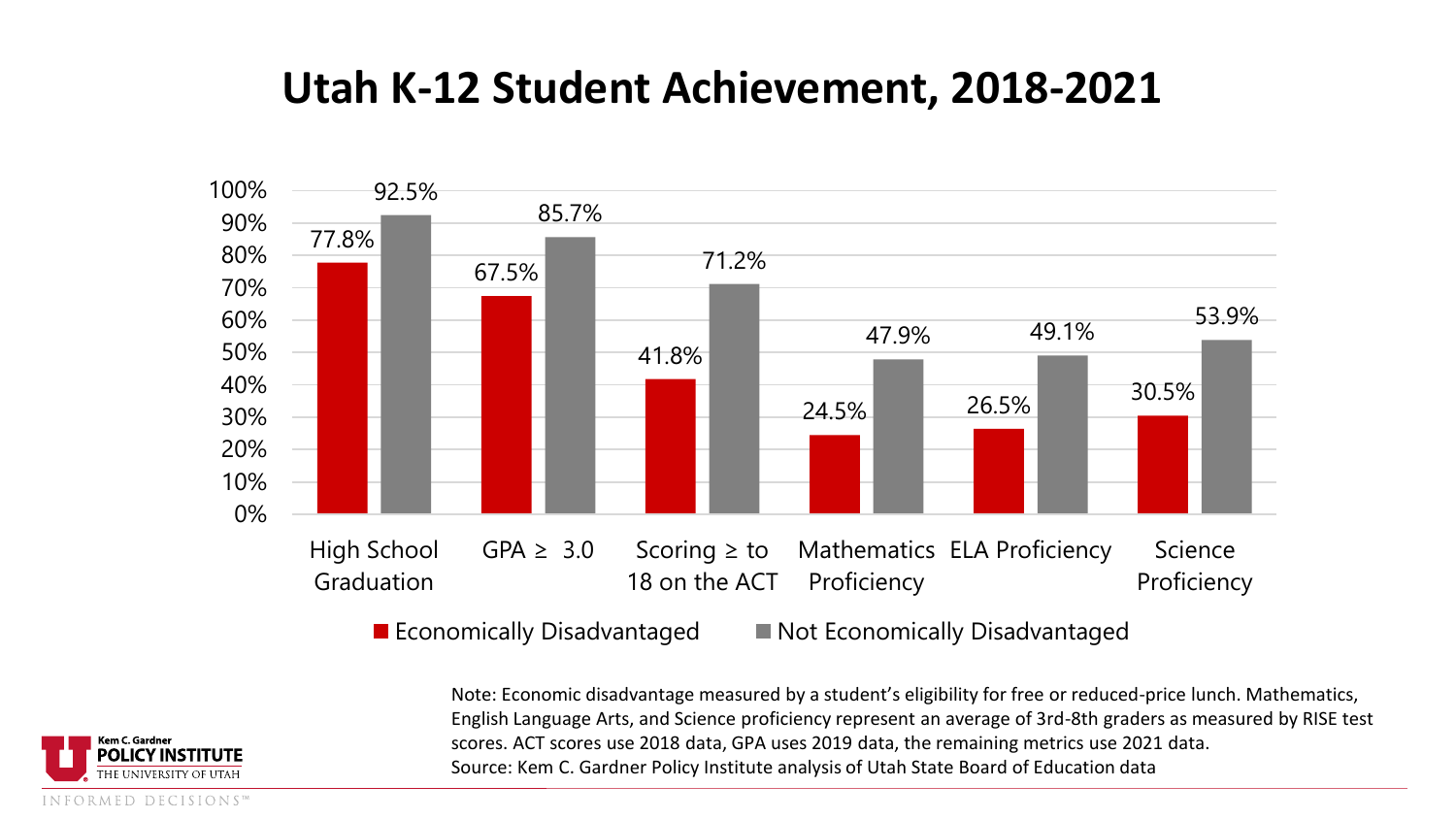# **Additional Barriers**

Economically disadvantaged students are more likely to:



#### And less likely to:

Engage in academic and social experiences

Utilize support services



Source: Kem C. Gardner Policy Institute based on literature review

INFORMED DECISIONS"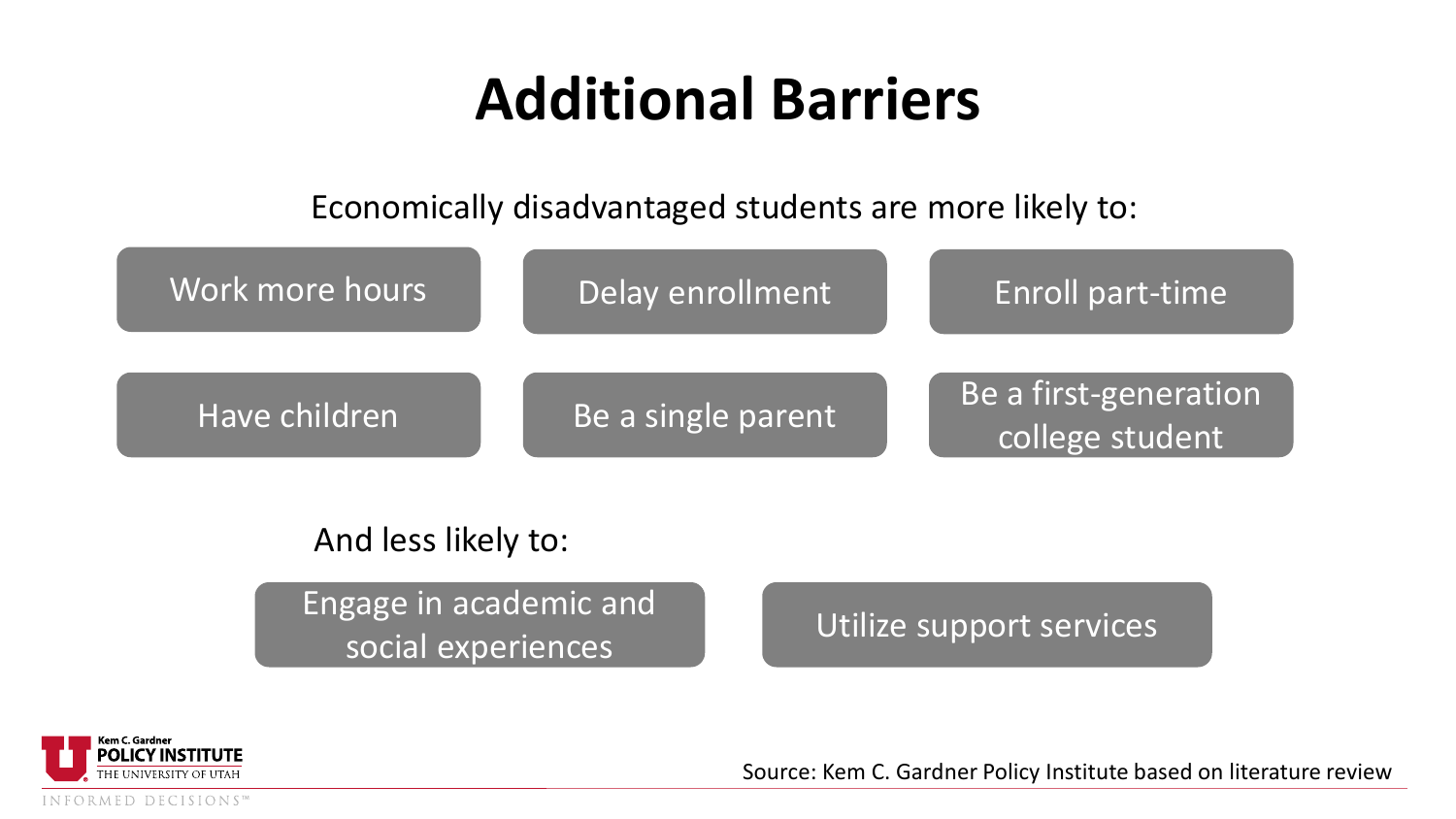# Rising tuition costs could pose barrier for economically disadvantaged students but grant aid may help offset these costs.



D DECISIONS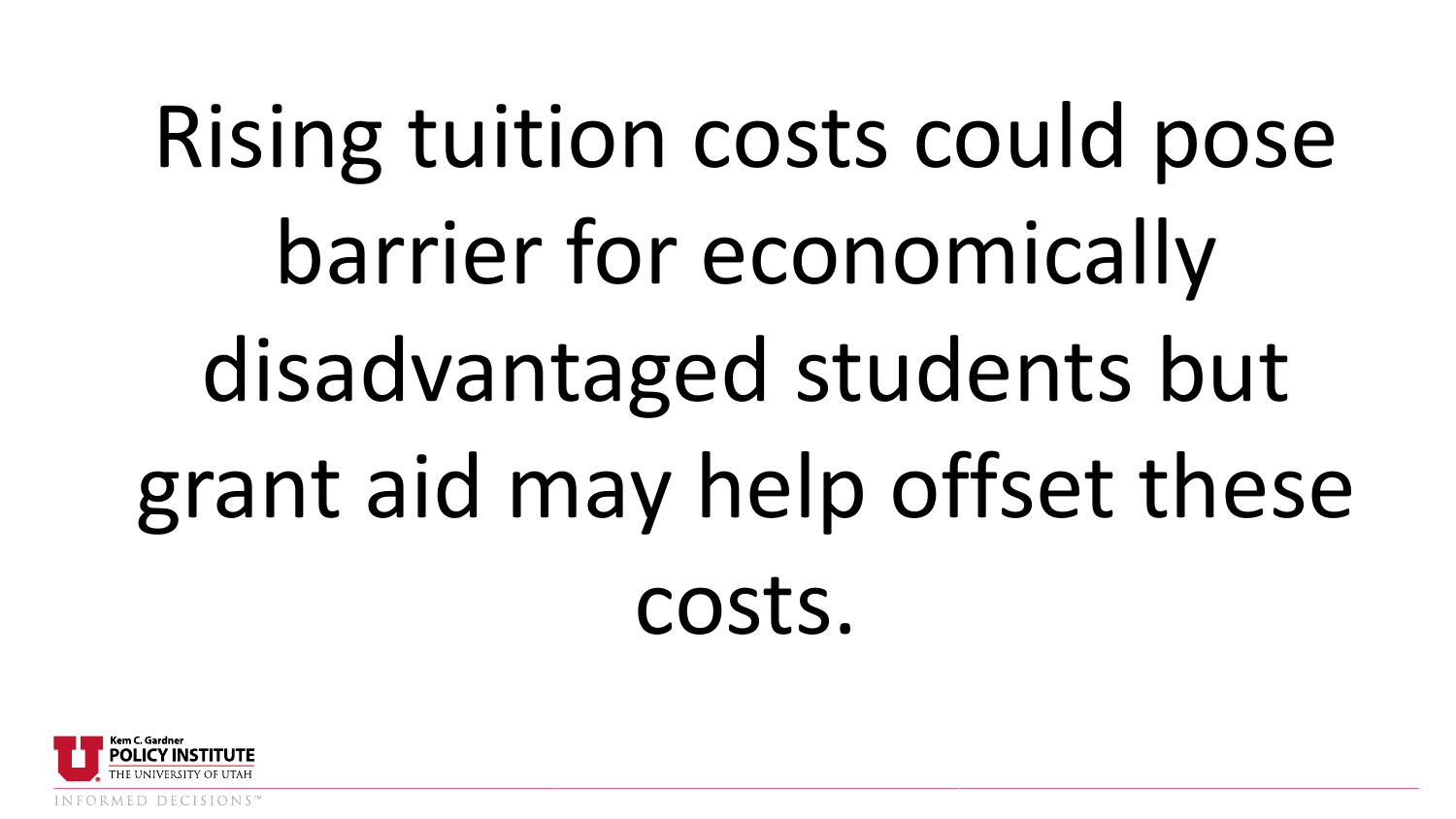### **Average Undergraduate Resident Tuition and Fees for USHE Degree-Granting Institutions and U.S. Public Universities, FY 2000, FY 2010, and FY 2020** *Inflation-Adjusted 2020 Dollars*



Note: Data are for the entire academic year and are average charges for full-time students. Source: Utah System of Higher Education and National Center for Education Statistics Table 330.10

ED DECISIONS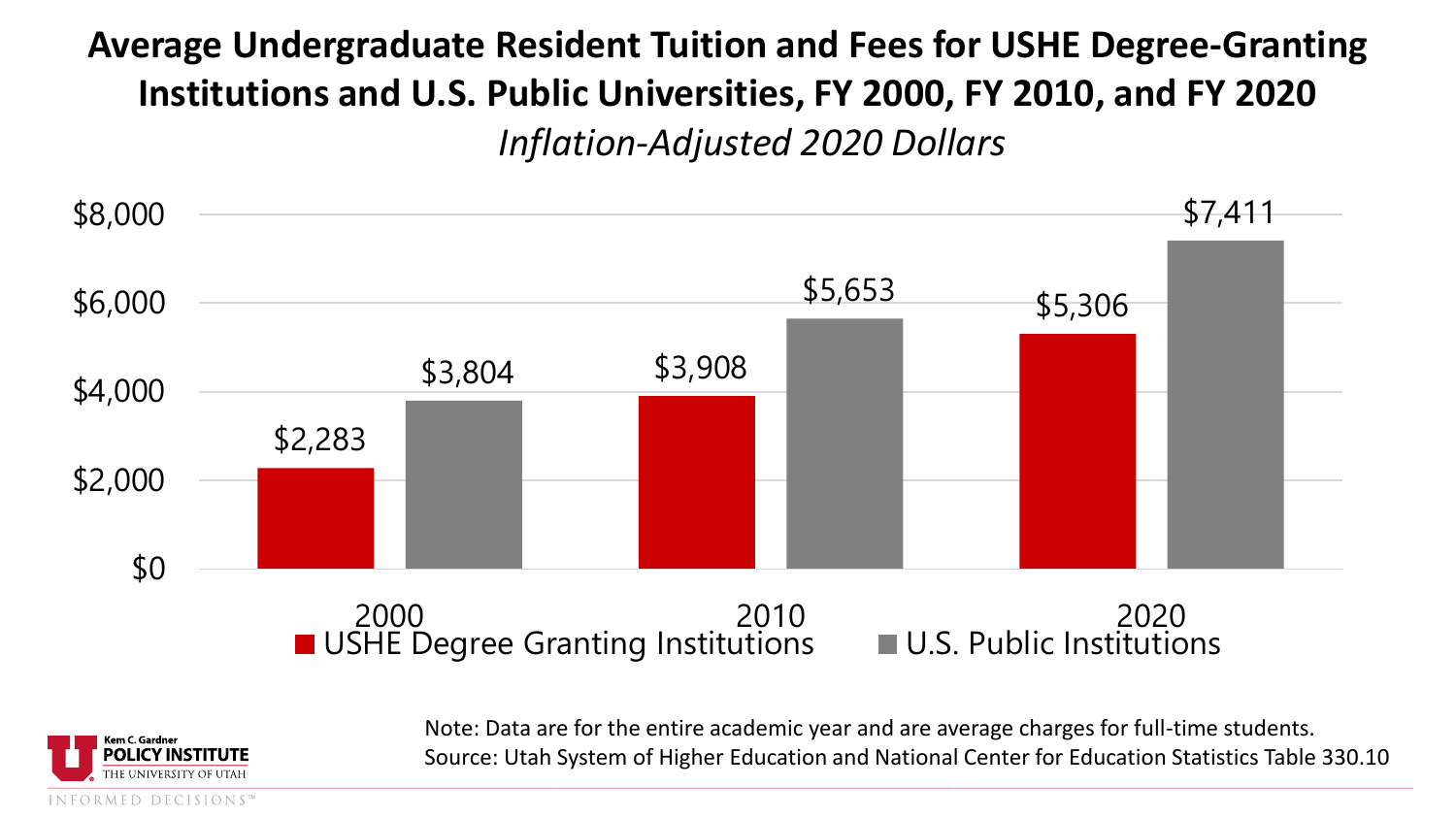#### **Students Receiving Federal, State, Local, Institutional, or Other Sources of Grant Aid, 2010 & 2020**

*Share of USHE Students Receiving Aid*

*Average Amount of Aid Received by USHE Students*



 $\blacksquare$  2010  $\blacksquare$  2020

 $\blacksquare$  2010  $\blacksquare$  2020



Note: Inflation adjusted to 2020 dollars. Private scholarships and COVID-19 relief funds are excluded from this measure.

Source: The U.S. Department of Education's Integrated Postsecondary Education Data System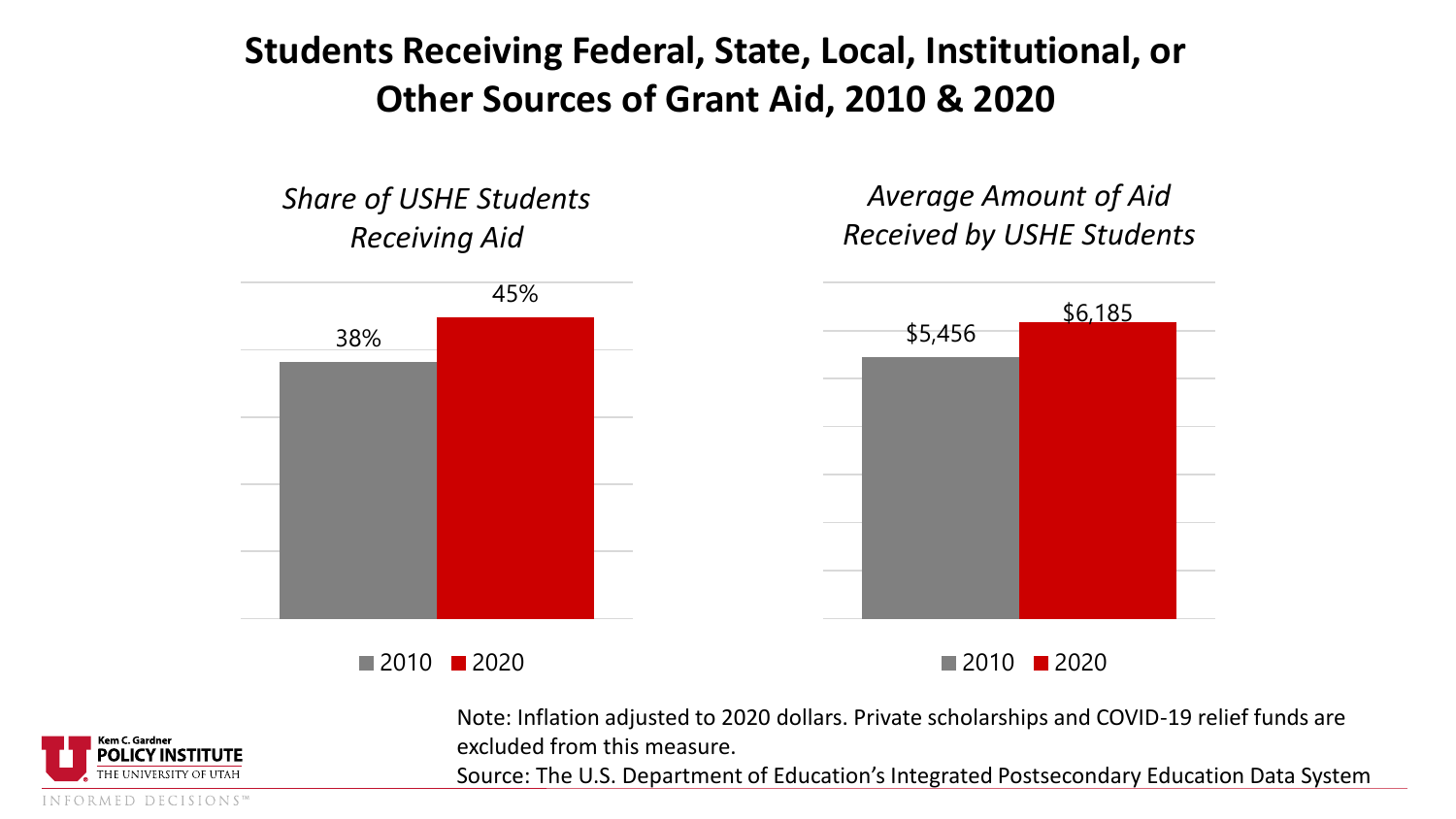# The share of students who are economically disadvantaged differs across USHE institutions.

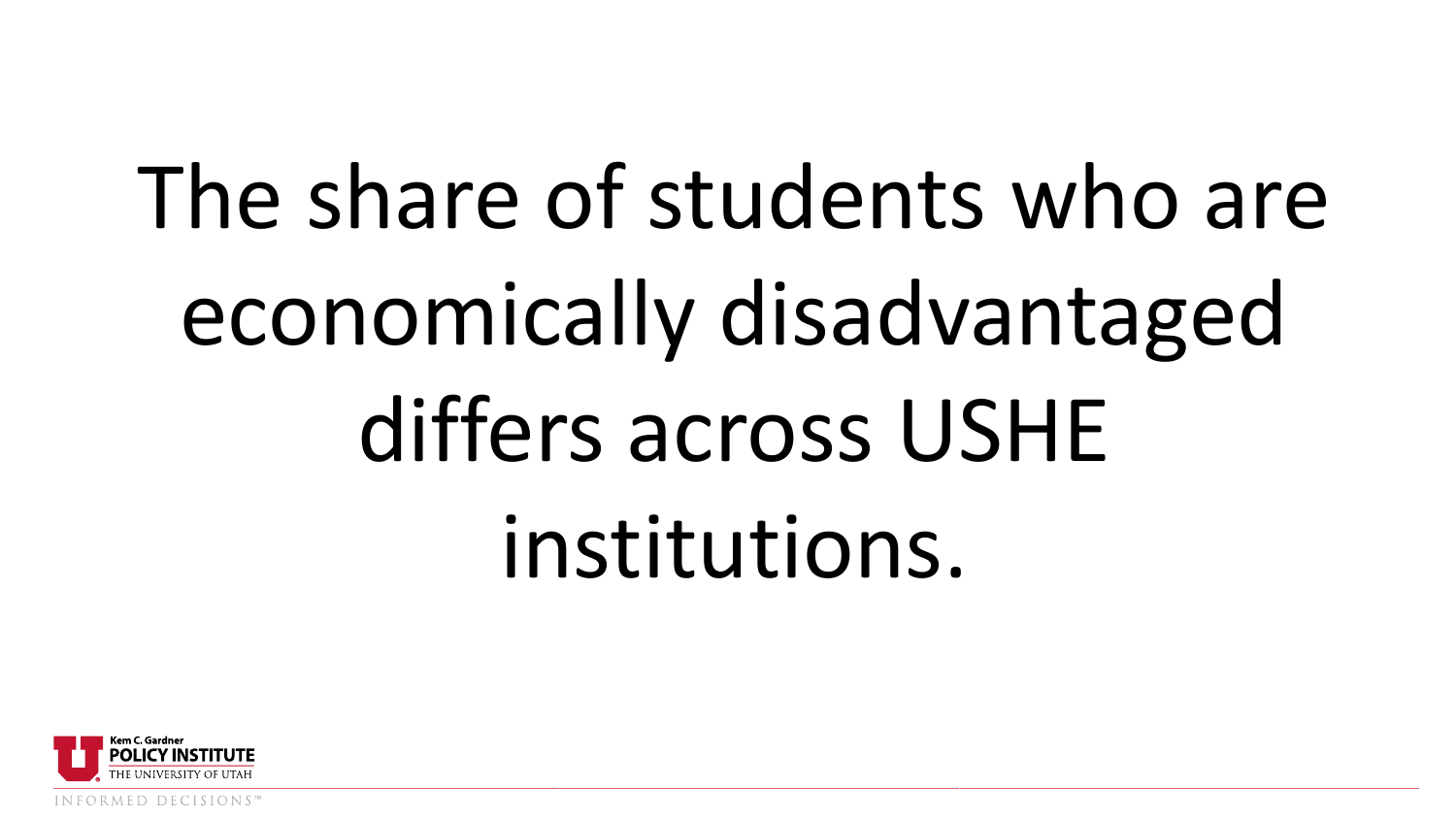# **Share of Students who are Economically Disadvantaged by Degree-granting Institution, 2019-2020**



Note: Economic disadvantage measured by a student's eligibility for free or reduced-price lunch. Source: Kem C. Gardner Policy Institute analysis of Utah Data Research Center, Utah System of Higher Education, and Utah State Board of Education data

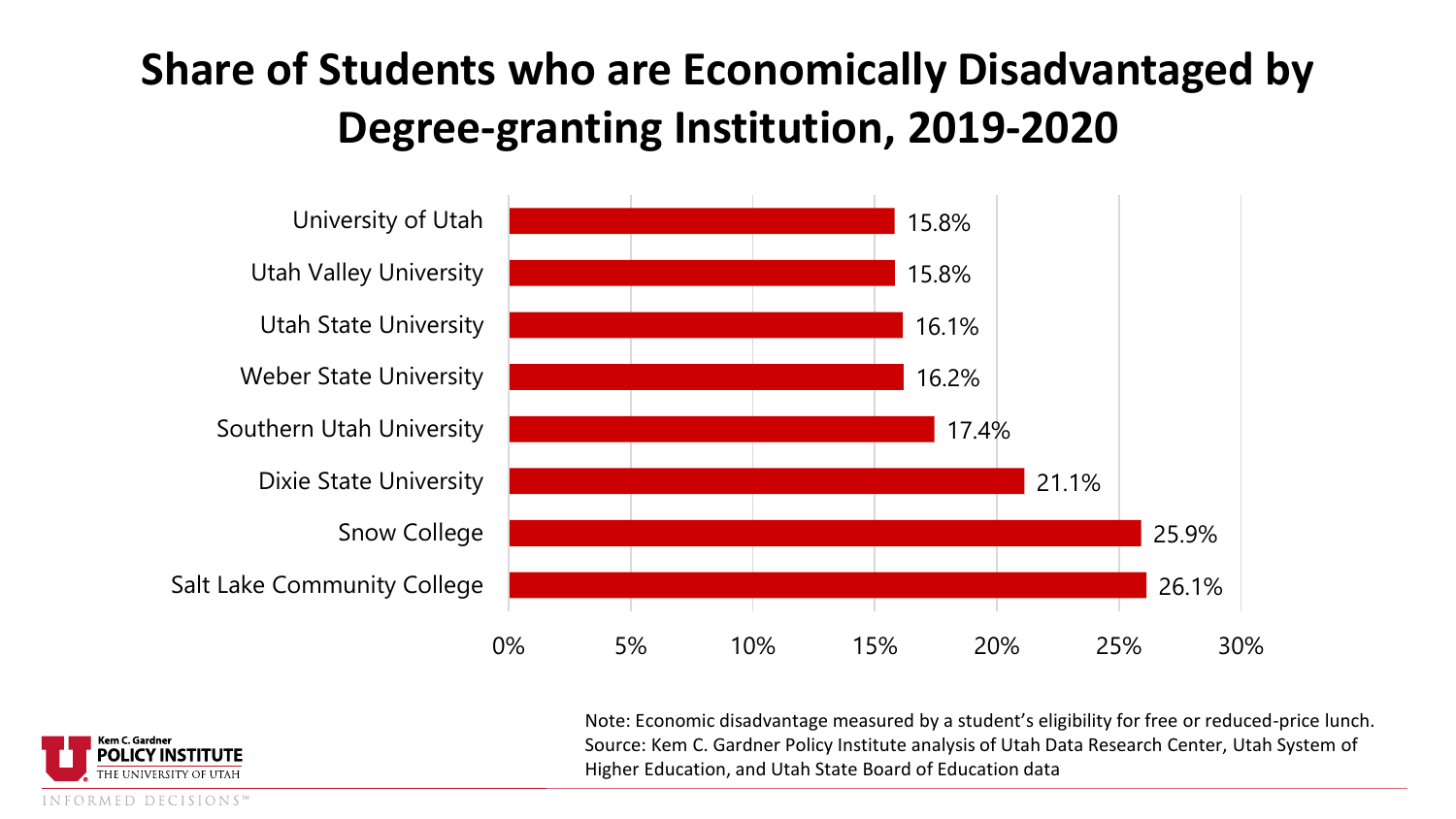# **Share of Students who are Economically Disadvantaged by Technical College, 2019-2020**



Note: Economic disadvantage measured by a student's eligibility for free or reduced-price lunch. Source: Kem C. Gardner Policy Institute analysis of Utah Data Research Center, Utah System of Higher Education, and Utah State Board of Education data

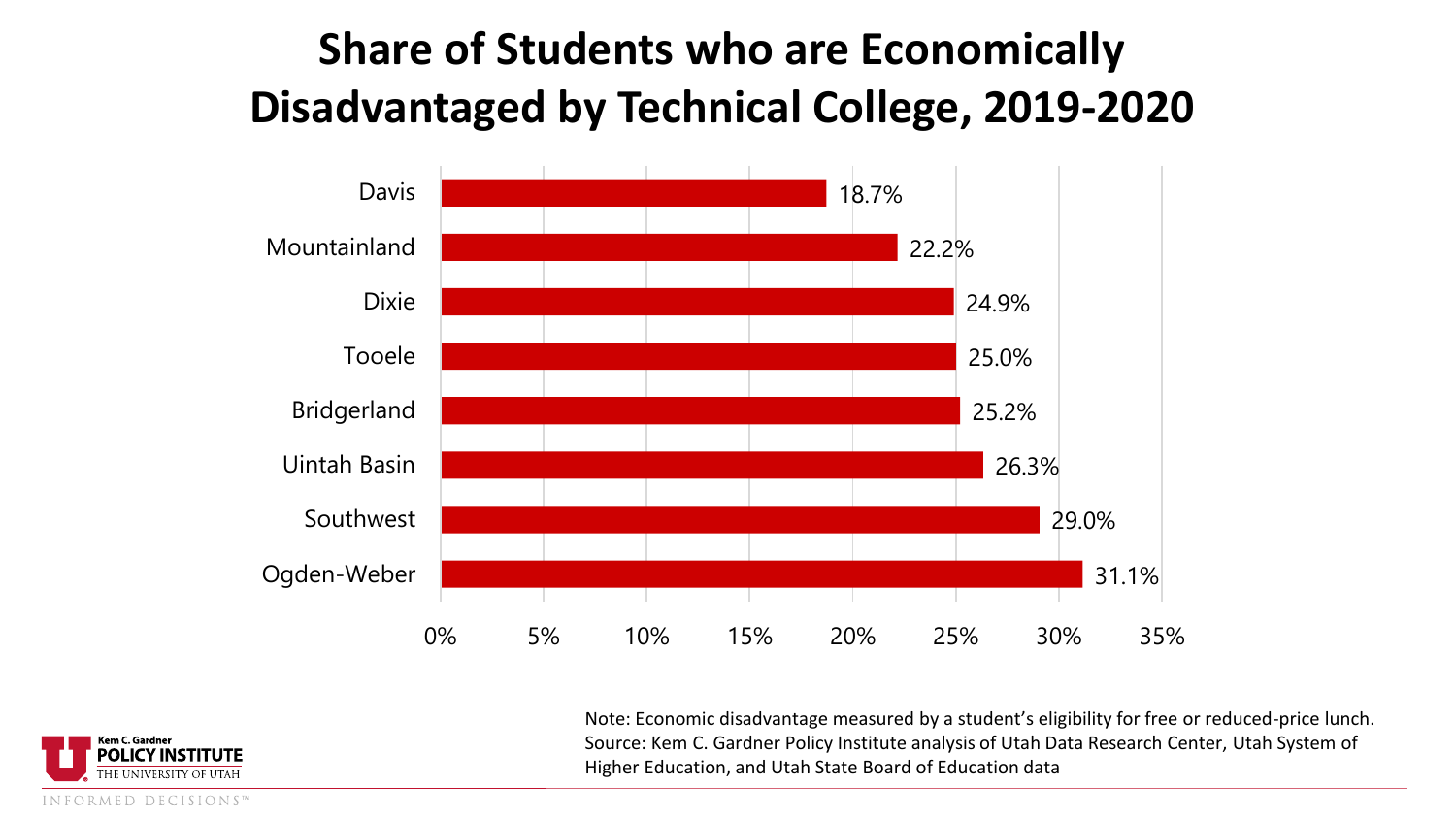# Many different interventions have been tried with varying impacts; measurement poses challenges.

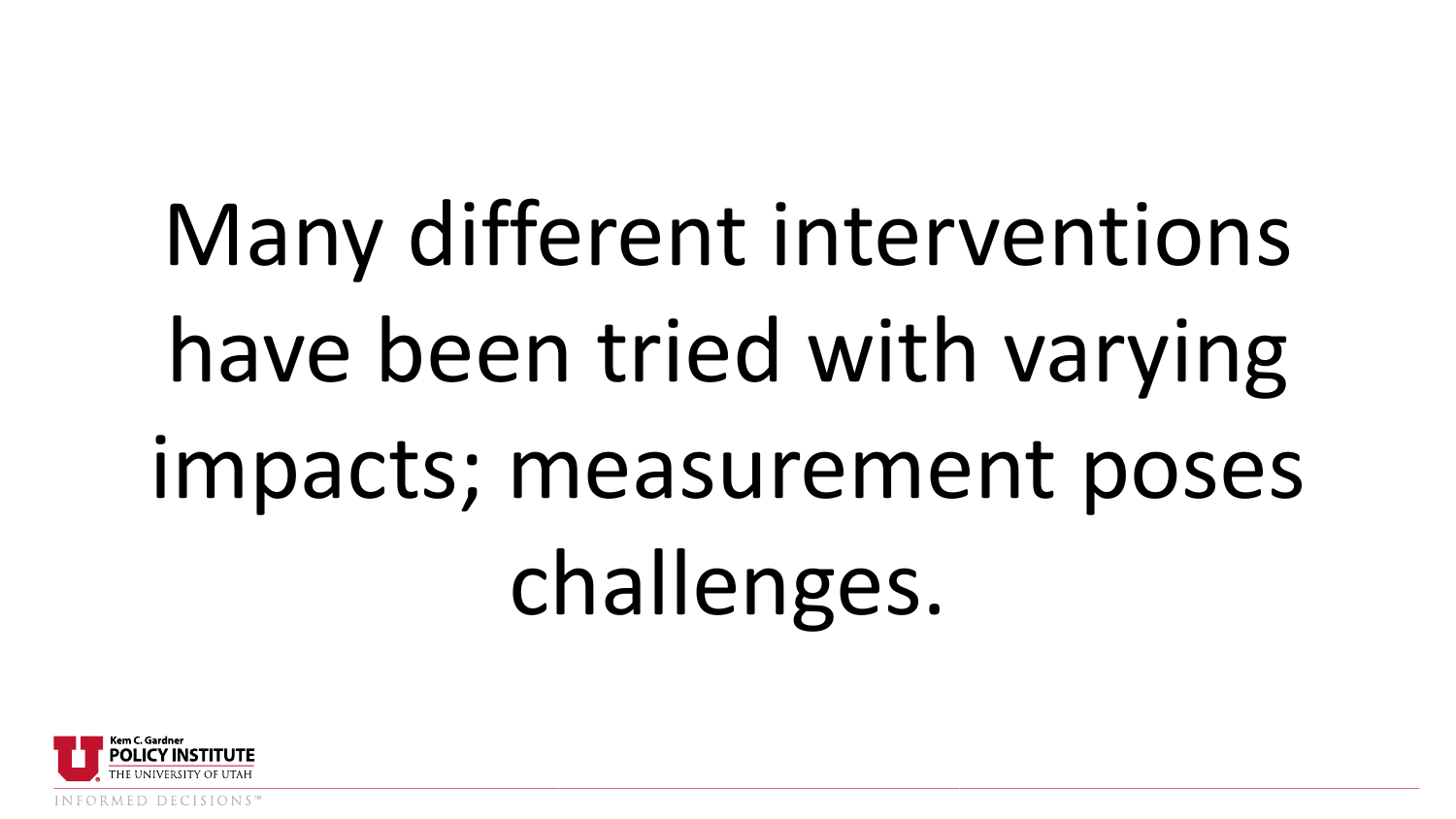

**Many interventions exist – Many types of** interventions have shown positive impacts on improving enrollment and/or completion for economically disadvantaged students.

**Impacts vary –** However, impacts can vary significantly across different populations and with different implementation.

**Measurement poses challenges –** There are many possible measures of economic disadvantage in higher education that pose differing challenges.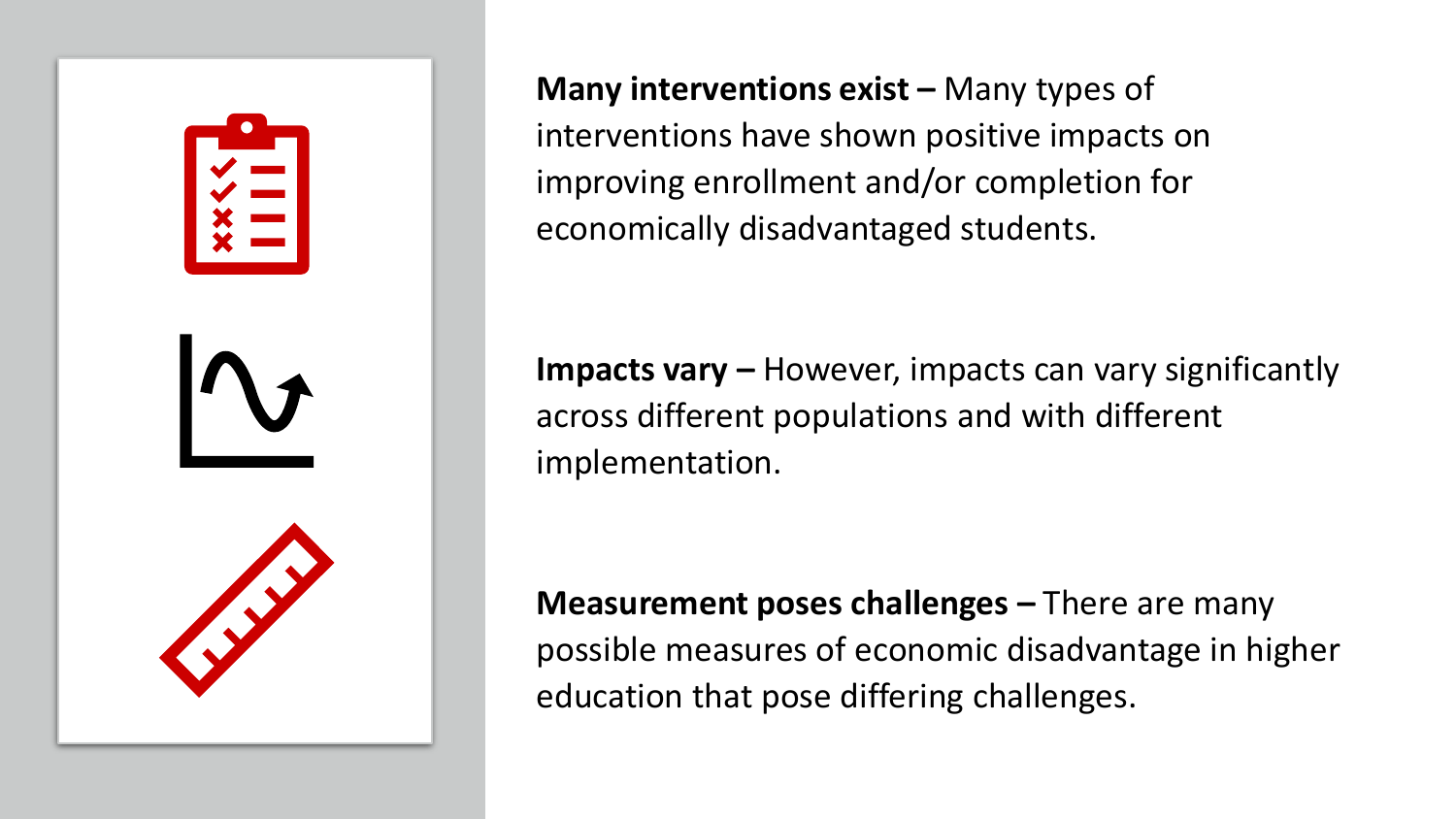# Education improves Utah's long-term future for everyone.



INFORMED DECISIONS.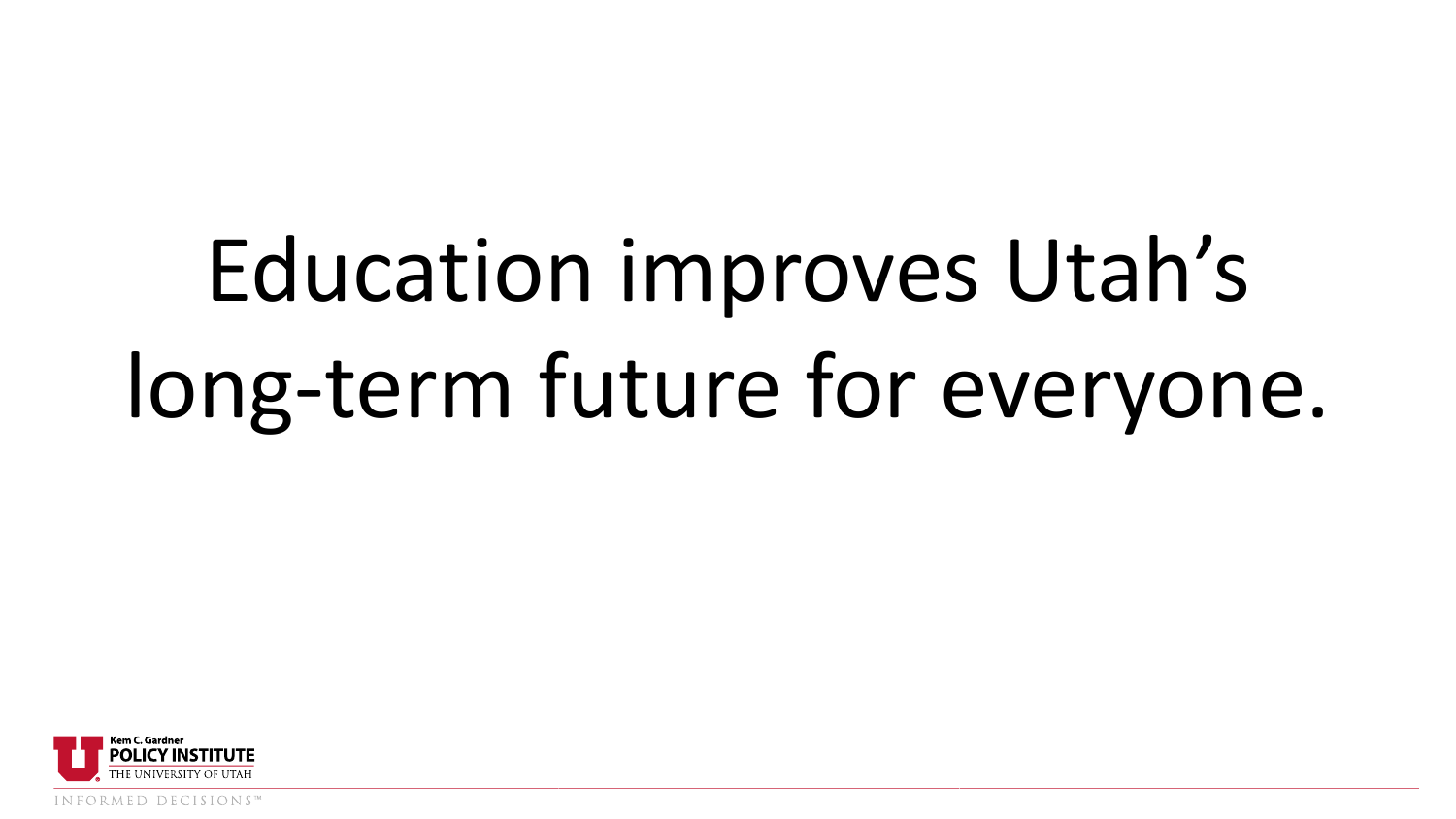## **Benefits of Education**

| <b>Individual Benefits</b>     | <b>Societal Benefits</b>                     |
|--------------------------------|----------------------------------------------|
| Increased earnings             | Stronger community                           |
| Increased economic mobility    | <b>Increased GDP</b>                         |
| Better health outcomes         | Decreased crime                              |
| More likely to receive         | Increased volunteering                       |
| employer-provided health       | Increased voter participation                |
| insurance                      | Increased tax contributions                  |
| More likely to do educational  | Lower unemployment rate<br>$\qquad \qquad -$ |
| activities with their children | Reduced reliance on public                   |
|                                | assistance                                   |
|                                | Reduced healthcare costs                     |
|                                | Decreased poverty rate                       |



Source: Kem C. Gardner Policy Institute based on literature review

INFORMED DECISIONS™